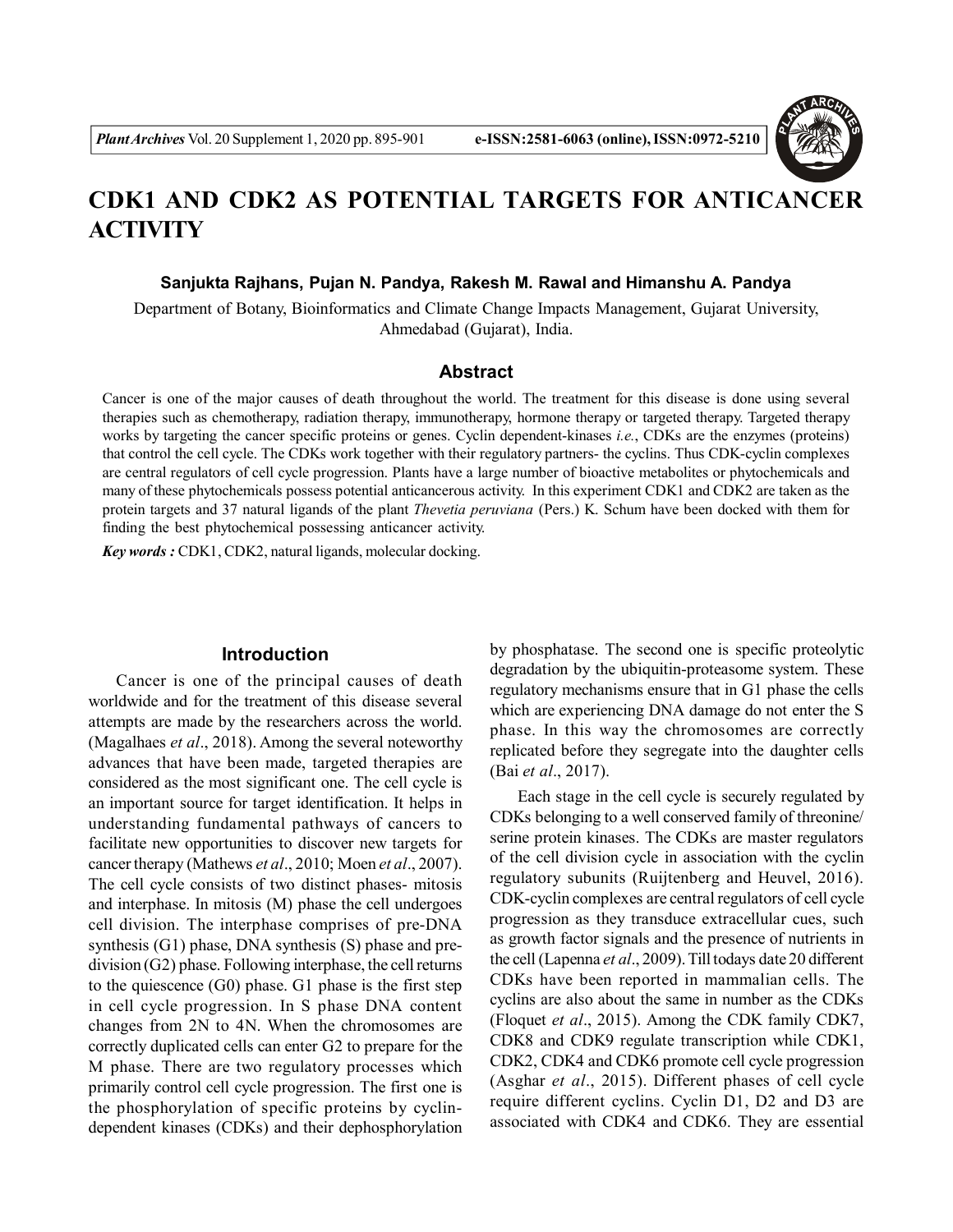for regulating various events in early G1 phase (Mikhail *et al*., 2015). In G1 phase cyclin E associates with CDK2 for regulating late G1 phase and induction of DNA synthesis in early S phase. For G1/S phase transition the cyclin E/CDK2 complex is extremely important. As the cell cycle progresses, cyclin A replaces cyclin E as the companion of CDK2 and then controls DNA synthesis and replication in the S phase. Further cyclin A associates with CDK1 to promote entry into the M phase. CDK1 cooperates with other kinases to drive the transition from G2 to M phase thus contributing to mitotic progression in cell division. Cyclin B replaces cyclin A and the cyclin B/ CDK1 complex activates mitosis (Bai *et al*., 2017). CDKs emerged as potential molecular targets for cancer therapy approximately 20 years ago (Asghar *et al.*, 2015). The imbalance in production of cyclins or production at improper time leads to abnormality and mutation in the cell cycle, resulting in aberrant growth and unlimited proliferation, as seen in cancerous cells (Morgan, 2007; Rastogi *et al*., 2013). Medicinal plants have a large number of bioactive metabolites (phytochemicals). These metabolites derived from medicinal plants in apt doses and in suitable form could be an important approach for the prevention and treatment of cancer (Ortega and Campos, 2019).

## **Materials and Methods**

## **Selection of Ligand and Ligand preparation**

A total of 37 natural ligands (phytochemicals) of the plant *Thevetia peruviana* (Pers.) K. Schum were selected (Goutam and Goutam, 2006). They were cleaned using Marvin suite. Marvin suite is a desktop toolkit. It helps in drawing, editing, publishing, importing and exporting chemical structures. After the cleaning process the ligands were further converted into 2D structures.

#### **Selection of target**

Protein target selection was done using PDB (Protein data bank) and literature review. 2 target proteins were selected Cdk1 and Cdk2.

# **Target Ligand Docking using YASARA structure**

YASARA is considered as one of the best software for docking. The CDK1 (5LQF) and CDK2 (1E1V) were chosen as the receptor. Prior to docking it had been ensured that the water molecules were removed and the protein targets were completely cleaned. It had been also ensured that the energy was minimized prior to docking.

## **Results and Discussion**

# **Protein-Ligand docking**

Docking of protein CDK1 (5LQF) and CDK2 (1E1V)



**Fig. 1 :** 2D representation of 5LQF complexed with Cerbroside.



**Fig. 2 :**2D representation of 5LQF complexed with Thevetioside D.

was carried out with 37 natural ligands using YASARA structure. The post-processing of docking resulted in top 5 Phytochemicals that were ranked on the basis of their binding energy (tables 1 and 2).

# **Discussion**

The result of docking with the natural ligands of the plant *Thevetia peruviana* (Pers.) K. Schum such as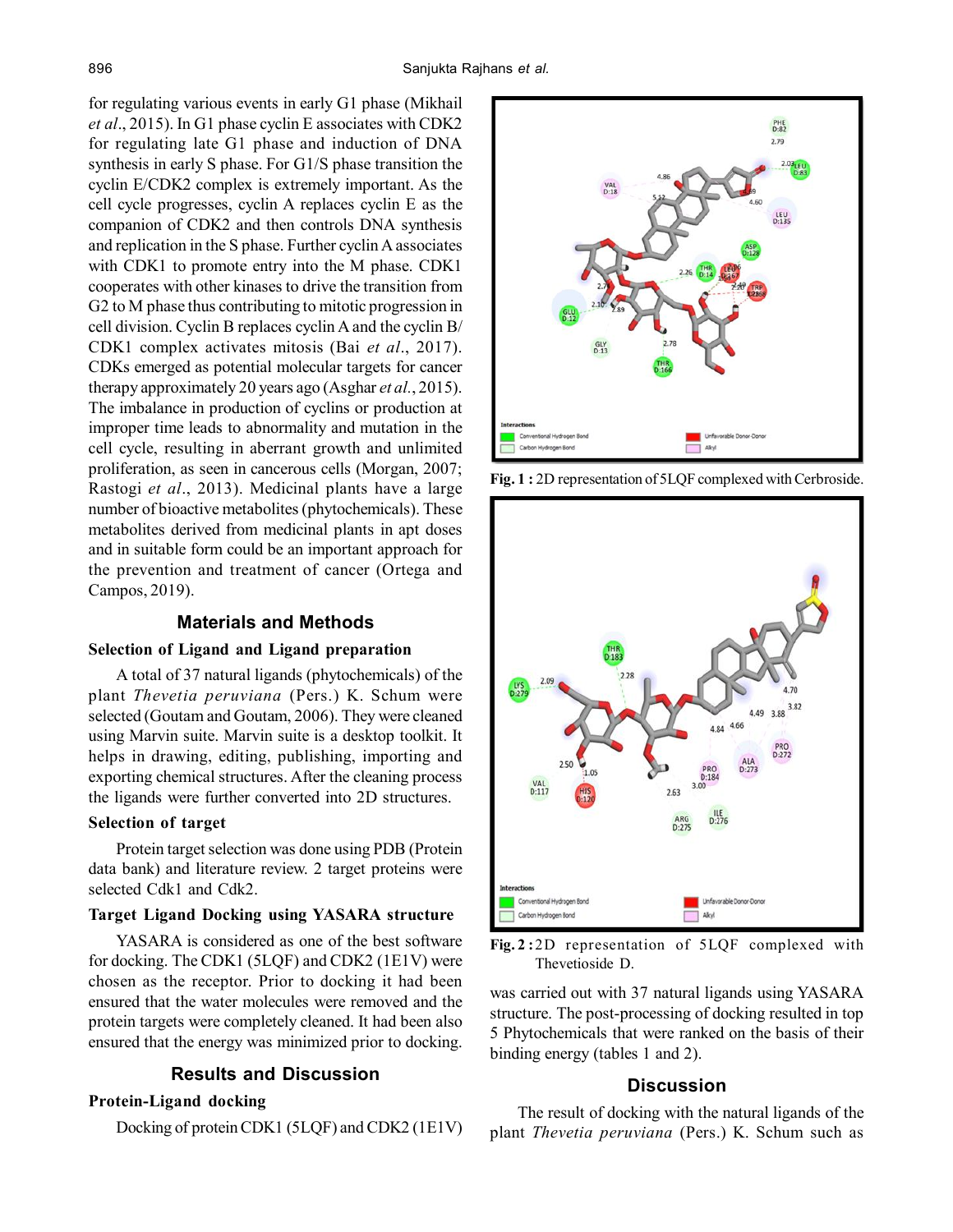| S.<br>no. | <b>Ligand Name</b>           | <b>Binding energy</b><br>[kcal/mol] | Number of<br>hydrogen bonds | <b>Contacting receptor residues</b>                                                                                                                                                                                                               |
|-----------|------------------------------|-------------------------------------|-----------------------------|---------------------------------------------------------------------------------------------------------------------------------------------------------------------------------------------------------------------------------------------------|
| 1         | Cerbroside                   | 8.984                               | 7                           | Ile 10, Gly 11, Glu 12, Gly 13, Thr 14, Tyr 15, Val 18, Ala 31, Phe<br>82, Leu 83, Asp 86, Asp 128, Lys 130, Gln 132, Asn 133, Leu 135,<br>Ala 145, Asp 146, Leu 149, Arg 158, Thr 166, Leu 167, Trp 168,<br>Tyr 169                              |
| 2         | Thevetioside D               | 8.963                               | 5                           | Ile 116, Val 117, His 120, Ser 121, Glu 173, Ser 178, Arg 180, Tyr<br>181, Ser 182, Thr 183, Pro 184, Ile 187, Trp 228, Pro 229, Glu 230,<br>Val 231, Leu 234, Asp 271, Pro 272, Ala 273, Arg 275, Ile 276, Ser<br>277, Gly 278, Lys 279          |
| 3         | Thevetioside E               | 8.909                               | 6                           | Ile 116, Val 117, His 120, Ser 121, Glu 173, Ser 178, Arg 180, Tyr<br>181, Ser 182, Thr 183, Pro 184, Ile 187, Trp 228, Pro 229, Glu 230,<br>Val 231, Leu 234, Asp 271, Pro 272, Ala 273, Arg 275, Ile 276, Ser<br>277, Gly 278, Lys 279, Met 280 |
| 4         | Quercetin35<br>digalactoside | 8.909                               | 6                           | Glu 8, Lys 9, Ile 10, Gly 11, Glu 12, Gly 13, Val 18, Ala 31, Met 32,<br>Lys 33, Val 64, Phe 80, Phe 82, Leu 83, Ser 84, Met 85, Asp 86,<br>Lys 89, Lys 130, Gln 132, Asn 133, Leu 135, Ala 145, Asp 146,<br>Leu $149$                            |
| 5         | Cerberoside                  | 8.827                               | 10                          | Ile 10, Gly 11, Glu 12, Gly 13, Thr 14, Tyr 15, Val 18, Ala 31, Lys<br>33, Asp 86, Lys 88, Asp 128, Lys 130, Gln 132, Asn 133, Leu 135,<br>Asp 146, Leu 149, Arg 158, Thr 166, Leu 167, Trp 168                                                   |

**Table 1 :** Docking Results of the top 5 phytochemicals showing interaction residues with receptor.

**Table 2 :** Docking Results of the top 5 phytochemicals showing interaction residues with receptor.

| S.             | <b>Ligand Name</b> | <b>Binding energy</b> | Number of      | <b>Contacting receptor residues</b>                                                                                                                                           |
|----------------|--------------------|-----------------------|----------------|-------------------------------------------------------------------------------------------------------------------------------------------------------------------------------|
| no.            |                    | [kcal/mol]            | hydrogen bonds |                                                                                                                                                                               |
| 1              | Kaempferol         | 8.861                 | 3              | Ile 10, Gly 11, Glu 12, Gly 13, Thr 14, Val 18, Ala 31, Lys 33, Phe<br>82, Leu 83, Gln 85, Asp 86, Lys 129, Gln 131, Asn 132, Leu 134,<br>Asp $145$                           |
| 2              | Quercetin          | 8.632                 | 5              | Ile 10, Gly 11, Glu 12, Gly 13, Thr 14, Val 18, Ala 31, Lys 33, Phe<br>82, Leu 83, His 84, Gln 85, Asp 86, Lys 89, Lys 129, Gln 131, Asn<br>132, Leu 134, Ala 144, Asp 145    |
| $\mathfrak{Z}$ | Thevetioside F     | 8.547                 | 10             | Arg 122, Leu 124, Arg 126, Ala 149, Arg 150, Gly 153, Val 154,<br>Arg 169, Ile 173, Gly 176, Cys 177, Lys 178, Tyr 179, Tyr 180, Ser<br>181, Thr 182, Glu 208, Asp 235        |
| 4              | Thevetioside H     | 8.547                 | 10             | Arg 122, Leu 124, Arg 126, Ala 149, Arg 150, Gly 153, Val 154,<br>Arg 169, Ile 173, Gly 176, Cys 177, Lys 178, Tyr 179, Tyr 180, Ser<br>181, Thr 182, Glu 208, Asp 235        |
| 5              | Thevetin C         | 8.525                 | 6              | Ala 95, Leu 96, Thr 198, Arg 199, Arg 200, Leu 202, Phe 203, Pro<br>204, Arg 214, Arg 217, Thr 218, Trp 243, Ala 244, Gln 246, Lys<br>250, Val 251, Val 252, Pro 253, Pro 254 |

Cerbroside displays 7 hydrogen bonds. Other ligands such as Thevetioside D displays 5 hydrogen bonds, following Thevetioside E which displays 6 hydrogen bonds. Quercetin 3,5-digalactoside displays 6 hydrogen bonds and Cerberoside displays 10 hydrogen bonds. The result of docking with the natural ligand Kaempferol displays 3 hydrogen bonds. Other ligands of the same plant such as Quercetin displays 5 hydrogen bonds, following

Thevetioside F which displays 10 hydrogen bonds. Thevetioside H displays 10 hydrogen bonds and Thevetin C displays 6 hydrogen bonds.

The binding energy of the natural ligands of the plant *Thevetia peruviana* (Pers.) K. Schum such as Cerbroside, Thevetioside D, Thevetioside E, Quercetin 3,5-digalactoside and Cerberoside are 8.984, 8.963, 8.909, 8.909 and 8.827, respectively. The binding energy of the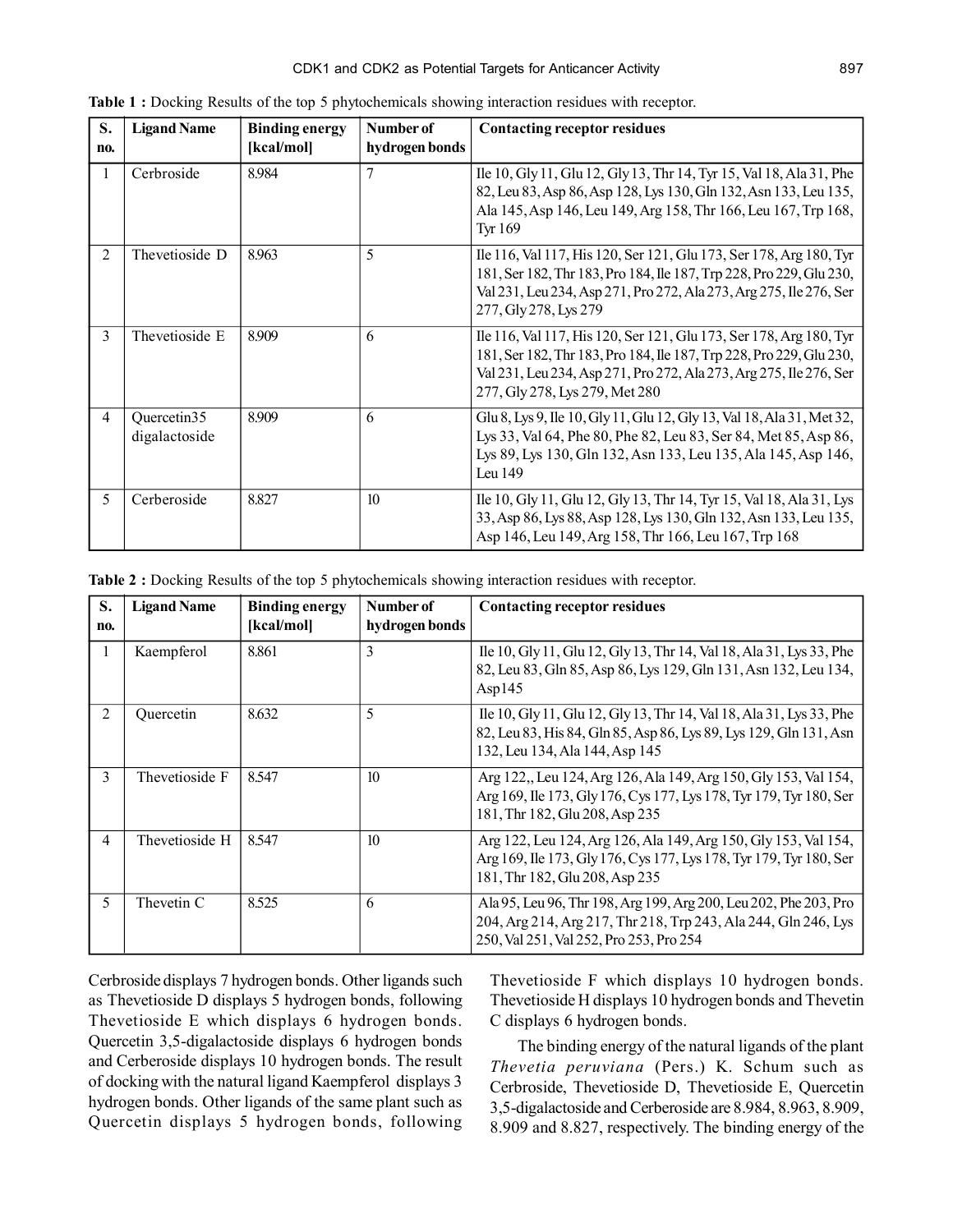898 Sanjukta Rajhans *et al.*



**Fig. 3 :**2D representation of 5LQF complexed with Thevetioside E.



**Fig. 4 :** 2D representation of 5LQF complexed with Quercetin.

natural ligands of the plant such as Kaempferol, Quercetin, Thevetioside F, Thevetioside H and Thevetin C are 8.861, 8.632, 8.547, 8.547 and 8.525, respectively.

Bioactive extracts or metabolites derived from



**Fig. 5 :**2D representation of 5LQF complexed with cerebroside.



**Fig. 6 :** 2D representation of 1E1V complexed with Kaempferol.

medicinal plants have immense potential to prevent and treat cancer. Bioactive compounds like Curcumin, Zingerol, Nimbolide have proved to possess anticancer properties (Hejazi *et al*., 2013; Al-Asmari *et al*., 2015; Elumalai and Arunakaran, 2014). In the current experiment, the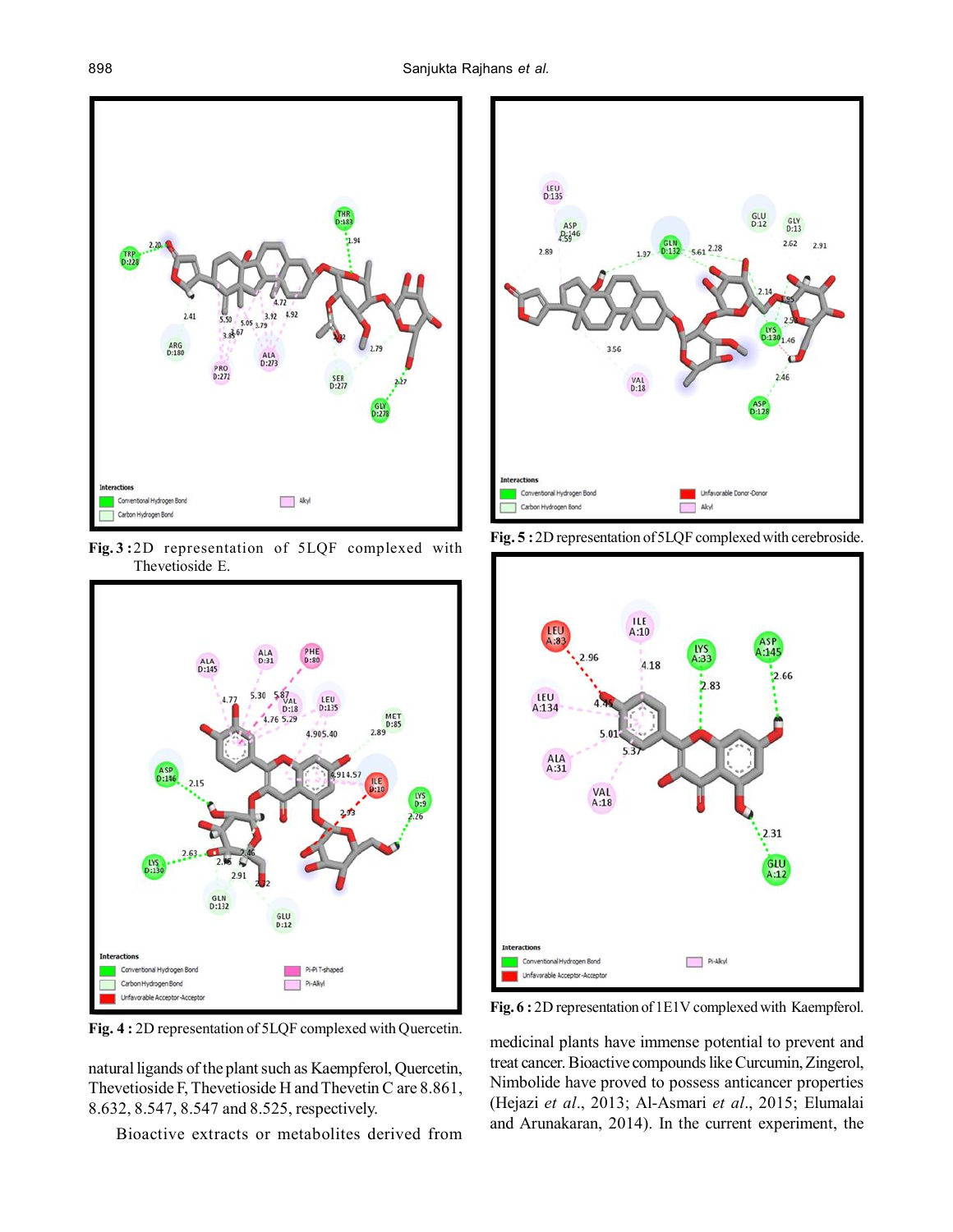

**Fig. 7 :** 2D representation of 1E1V complexed with Quercetin.



**Fig. 8 :**2D representation of 1E1V complexed with Thevetioside F.

bioactive compounds Kaempferol and Quercetin have exhibited the best result in comparison to the other phytochemicals. On Comparing the number of Hydrogen



**Fig. 9 :**2D representation of 1E1V complexed with Thevetioside H.



**Fig. 10 :** 2D representation of 1E1V complexed with Thevetin C.

bonds and the binding energy it can be concluded that the result of docking of the protein CDK2 is better than CDK1. Among all the CDKs, CDK2 is known to be an important kinase in tumorigenesis and proliferation in many cancer types including lung cancer, liver cancer, colon cancer, prostate cancer, ovarian cancer, cholangiocarcinoma, oral squamous cell carcinoma and breast cancer (Opyrchal *et al*., 2014; Simak *et al*., 2009;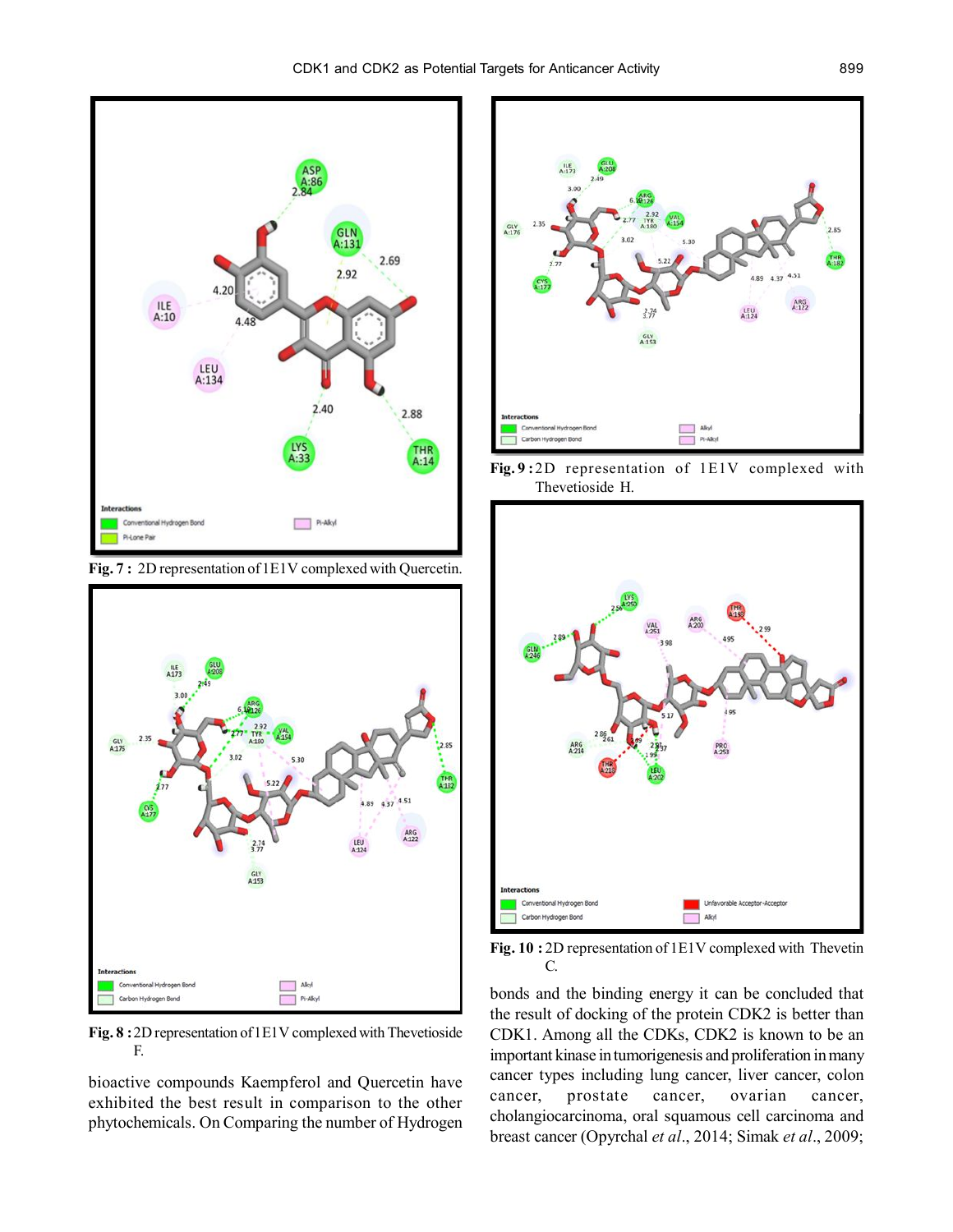Flores *et al*., 2010; Wingren *et al*., 2018; Huang *et al*., 2014; Corsino *et al*., 2008; Mihara *et al*., 2001; Zheng, *et al*., 2016; Shi *et al*., 2015). There is a strong evidence showing that CDK2 is functionally linked with hyper proliferation in multiple cancer cells and is a potential therapeutic target for Cancer therapy (Chohan *et al*., 2015). Previously in certain studies of protein-ligand docking the protein targets CDK1 and CDK2 had been chosen as the targets for natural compounds such as Kaempferol, Quercetin, Luteolin, Apigenin, Genistein, Daidzein, Naringenin, Hesperetin, Taxifolin, Catechin and Curcumin (Casagrande *et al*., 2001; Huang *et al*., 2014). In our in-silico experiment 2 major phytochemicals viz. Kaempferol and Quercetin have been found promising.

### **Conclusion**

Cyclin dependent kinases are the favorable targets for anticancer drugs, as they are involved in cell cycle events like progression, control, transcription and DNA repair. Understanding the role and pathways involved in the cell cycle, CDKs provide informative knowledge of them for being effective target for cancer therapy (Ghorbani and Karimi, 2015). The phytochemicals such as Kaempferol, Quercetin, Thevetioside F, Thevetioside H, Thevetin C, Cerbroside, Thevetioside D, Thevetioside E, Quercetin 3,5-digalactoside and Cerberoside could be helpful in further targeting the protein targets CDK1 AND CDK2. These *in silico* studies through virtual screening can be helpful in shortlisting the promising phytochemical candidates prior to the *in vitro* anti-cancer studies.

### **Acknowledgement**

Authors would like to acknowledge the software services and timely support of the department of Botany, Bioinformatics and Climate Change Impacts Management for this work.

#### **References**

- Al-Asmari, A. K., S. M. Albalawi, M. D. T. Athar, A. Q. Khan, H. Al-Shahrani and M. Islam (2015). Moringa oleifera as an Anti-Cancer Agent against Breast and Colorectal Cancer Cell Lines. *PLOS ONE*, **10(8)** : e0135814.
- Asghar, U., A. K. Witkiewicz, N. C. Turner and E. S. Knudsen (2015). The History and Future of Targeting Cyclin-Dependent Kinases in Cancer Therapy. *Nature Reviews Drug Discovery*, **14** : 130-146.
- Bai, J., Y. Li and G. Zhang (2017). Cell Cycle Regulation and Anticancer Drug Discovery. *Cancer Biology and Medicine* [Online], **14(4)** Available at: NCBI [4 November], 348-362.
- Casagrande, F. and J. M. Darbon (2001). Effects of structurally related ûavonoids on cell cycle progression of human

melanoma cells: regulation of cyclin-dependent kinases CDK2 and CDK1. *Biochemical Pharmacology*, **61(10)** : 1205-1215.

- Chohan, T. A., H. Qian, Y. Pan and J. Z. Chen (2015). Cyclin-Dependent Kinase-2 as a Target for Cancer Therapy: Progress in the Development of CDK2 Inhibitors as Anti-Cancer Agents. *Current Medicinal Chemistry*, **22(2)** : 237- 263.
- Corsino, P. E., B. J. Davis, P. H. Norgaard, N. N. T. Parker, M. Law, W. Dunn and B. K. Law (2008). Mammary Tumors Initiated by Constitutive Cdk2 Activation Contain an Invasive Basal-like Component. *Neoplasia*, **10(11)**: 1240- 1252.
- Elumalai, P. and J. Arunakaran (2014). Review on Molecular and Chemopreventive Potential of Nimbolide in Cancer. *Genomics and Informatics*, **12(4)** : 156-164.
- Floquet, N., M. G. S. Costa, P. R. Batista, P. Renault, P. M. Bisch, F. Raussin, J. Martinez, M. C. Morris and D. Perahia (2015). Conformational Equlibrium of CDK/Cyclin Complexes by Molecular Dynamics with Excited Normal Modes. *Biophysical Journal*, **109** : 1179-1189.
- Flores, O., Z. Wang, K. E. Knudsen and K. L. Burnstein (2010). Nuclear Targeting of Cyclin-DependentKinase 2 Reveals Essential Roles of Cyclin-Dependent Kinase 2 Localization and Cyclin E in Vitamin D-Mediated Growth Inhibition. *Endocrinology*, **151(3)** : 896-908.
- Goutam, M. P. and S. Goutam (2006). *Analysis of Plant Poisons*. Selective and Scientific Book, ISBN 8189128078.
- Ghorbani, M. and H. Karimi (2015). Cyclin-Dependent Kinases as Valid Targets for Cancer Treatment. *Journal of Pharmacy Research*, **9(6)** : 377-382.
- Hejazi, J., R. Rastmanesh, F-A Taleban, S-H. Molana and G. Ehtejab (2013). A Pilot Clinical Trial of Radioprotective Effects of Curcumin Supplementation in Patients with Prostate Cancer. *Journal of Cancer Science and Therapy*, **5(10)** : 320-324.
- Huang, Z., S. Y. Lee, T. G. Lim, D. Y. Lim, H. Chen, S. K. Jung, A. M. Bode, K. W. Lee and Z. Dong. Curcumin Suppresses Proliferation of Colon Cancer Cells by Targeting CDK2. *Cancer Prevention Research*, **7(4)** : 466-474.
- Lapenna, S. and A. Giordano (2009). Cell Cycle Kinases as Therapeutic Targets for Cancer. *Nature Reviews Drug Discovery*, [Online], **8(7)** Available at: NCBI [July], 547- 566.
- Magalhaes, L. G., L. L. G. Ferreira and A. D. Andricopulo (2018). Recent Advances and Perspectives in Cancer Drug Design. *Annals of the Brazilian Academy of Sciences*, **90(1 Suppl. 2)** : 1233-1250.
- Matthews, D. J. and M. E. Gerritsen (2010). *Targeting Protein Kinases for Cancer Therapy*. John Wiley and Sons, Inc.:Hoboken, NJ, USA.
- Mihara, M., S. Shintani, Y. Nakahara, A. Kiyota, Y. Ueyama, T. Matsumura and D. T. W. Wong (2001). Overexpression of